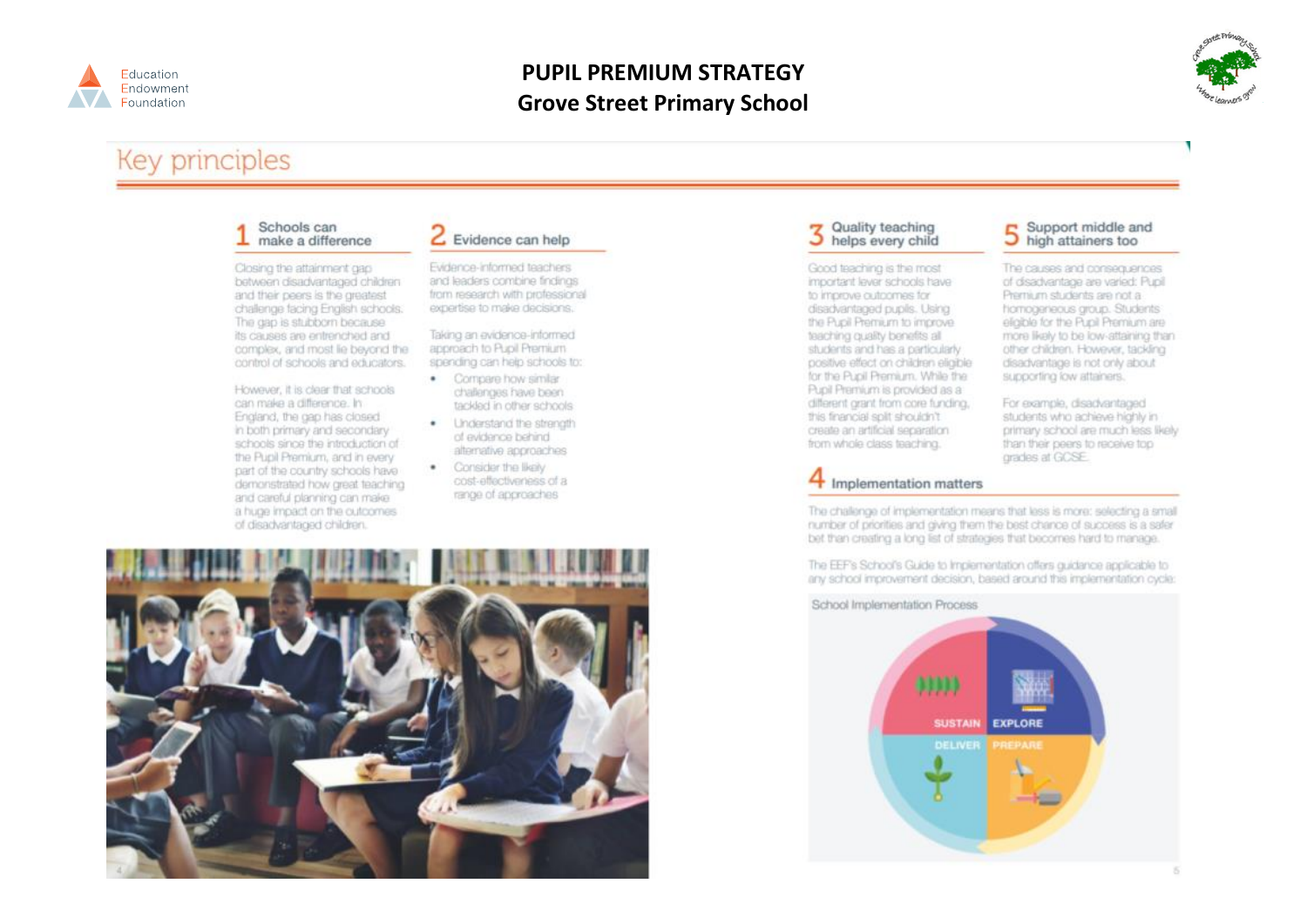# **Pupil Premium myths**

#### MYTH: "Only eligible children can benefit from Pupil Premium spending"

The Pupil Premium is designed to support schools to raise the attainment of disadvantaged children. However, many of the most effective ways to do this including improving the quality of teaching - will also benefit other groups: that is fine. Likewise, some forms of targeted academic support or wider strategies will benefit other children, including children with Special Educational Needs and Children in Need.

#### MYTH: "All data is good data"

Data is valuable when it supports decision-making. For example, collecting data about the attainment and progress of pupils eligible for the Pupil Premium can help schools identify trends and target additional support. It might also be helpful for schools to compare the outcomes of their eligible pupils to schools serving similar populations. The measurement and comparison. of internal class or school gaps is less likely to provide useful information and isn't required by the Department for Education or Ofsted.

#### MYTH: "The Pupil Premium has to be spent on interventions"

There is a strong evidence base showing the impact that highquality interventions can have on the outcomes of struggling students, However, while interventions may well be one part of an effective Pupil Premium strategy, they are likely to be most effective when deployed alongside efforts to improve teaching, and attend to wider barriers to learning, such as attendance and behaviour.

#### MYTH: "Pupil Premium strategy can be separated from whole school strategy"

The Pupil Premium provides an important focus for prioritising the achievement of children from disadvantaged backgrounds in our education system. When it is most effective, the Pupil Premium will sit at the heart of a whole school effort, with all staff understanding the strategy and their role within it.

Schools may need to consider who is primarily responsible for their Pupil Premium spend to ensure it is someone best placed to lead whole school improvements to teaching and learning.

<sup>66</sup> Good teaching is the most important lever schools have to improve outcomes for disadvantaged pupils "

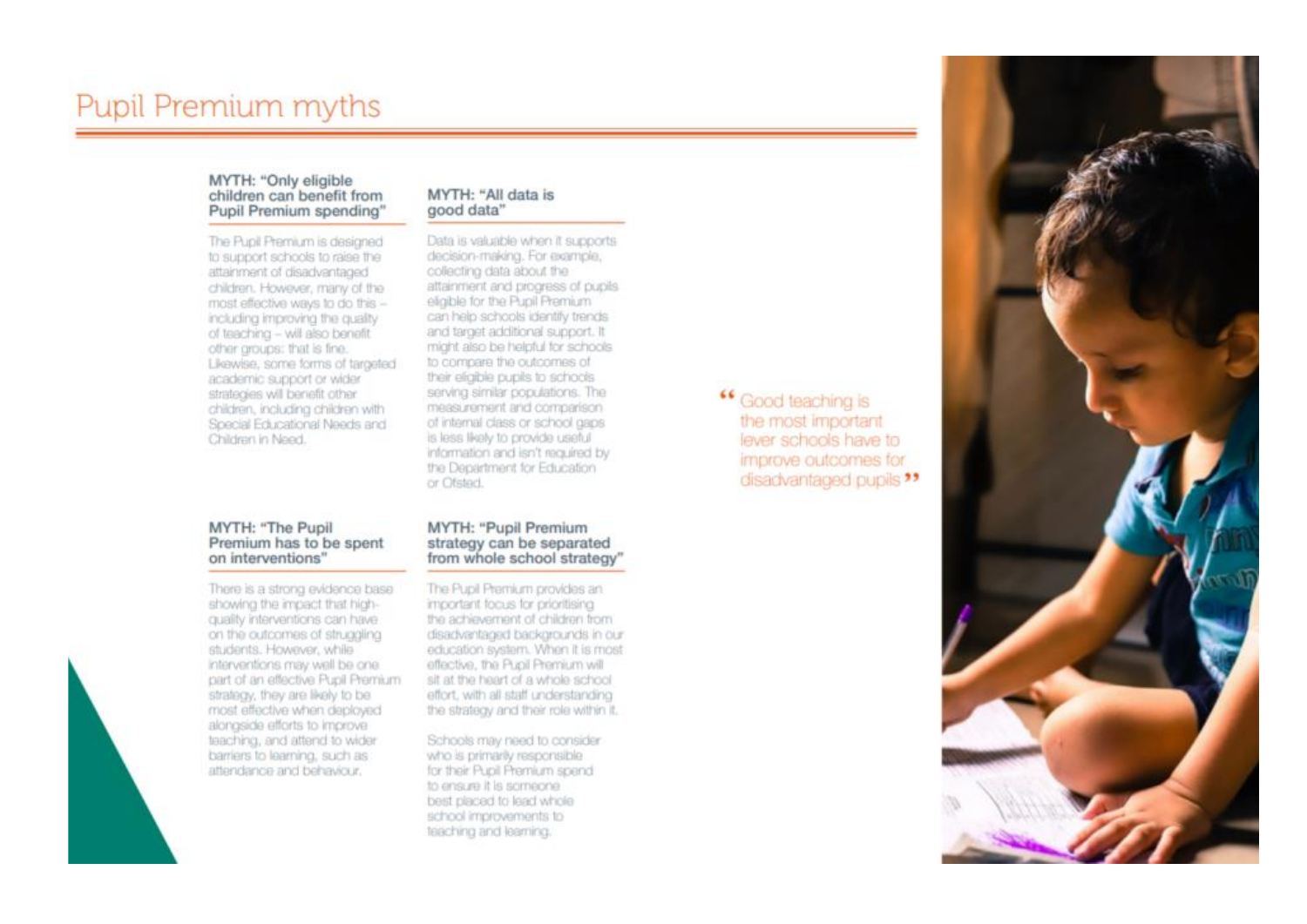# A tiered approach to **Pupil Premium spending**

Considering a tiered approach to Pupil Premium spending can help schools balance approaches to improving teaching, targeted academic support and wider strategies.

#### Teaching

Spending on improving teaching might include professional development, training and support for early career teachers and recruitment and retention. Ensuring an effective teacher is in front of every class, and that every teacher is supported to keep improving, is the key ingredient of a successful school and should rightly be the top priority for Pupil Premium spending.

### 7 Targeted academic support

Evidence consistently shows the positive impact that targeted academic support can have, including on those who are not making good progress. across the spectrum of achievement. Considering how classroom teachers and teaching assistants can provide targeted academic support, including how to link structured one-to-one or small group intervention to classroom teaching, is likely to be a key component of an effective Pupil. Premium strategy.

#### Wider strategies

Wider strategies relate to the most significant non-academic barriers. to success in school, including attendance, behaviour and social and emotional support. While many barriers may be common between schools, it is also likely that the specific features of the community each school serves will affect spending in this category.



for example Behaviour approaches Breakfast clubs Increasing attendance

#### Adopting a tiered approach

The tiered approach is a quide, not a prescription. Many strategies will overlap categories, and the balance between categories will vary from year to year as schools' priorities change. However, the idea of tiers of support can offer a useful framework for thinking about how to balance different forms of spending.

Schools can also use a tiered approach to help focus on a small number of strategies that are likely to make the biggest difference. For example, a school with high Pupil Premium funding might select two to three priorities in each category, considering the support for successful implementation that needs to be in place and how their chosen approaches work together, rather than creating a longer list of strategies that will each receive less attention.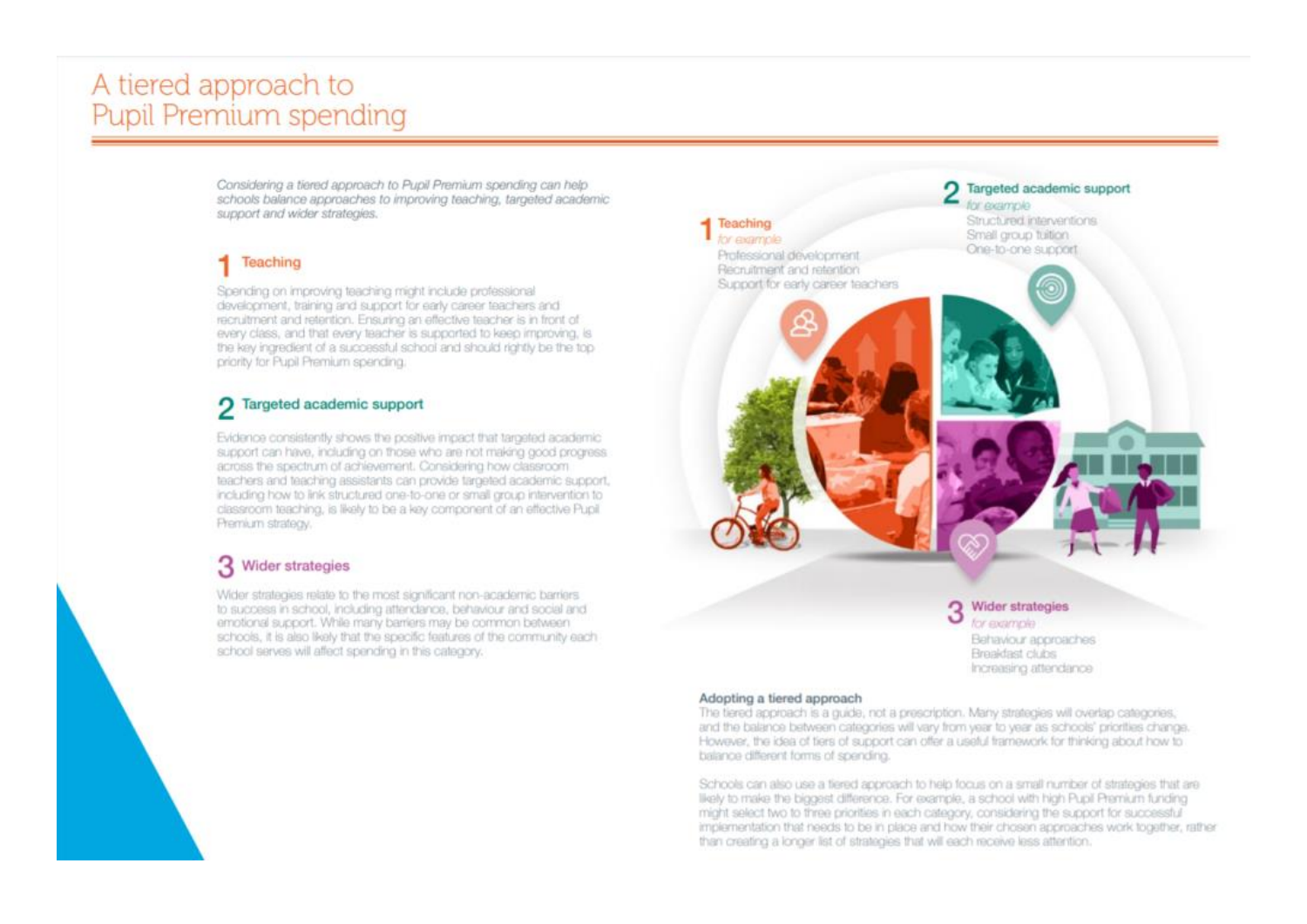

### **PUPIL PREMIUM TIERED MODEL Grove Street Primary School 2021-2024**



**Teaching** 

- Quality first teaching supported by additional CPD for teachers, and regular CPD for support staff. ECT Mentor & coach.
- Rigorous and methodical approach to teaching of basic skills: number bonds/times tables/phonics/grammar
- Whole school focus on extending children's vocabulary across all curriculum subjects "Voice 21". NELI & Welcomm assessments in EYFS. Speech & Language
- Read, Write, Inc.
	- o Full time, dedicated Reading Leader- assesses all children (phonic knowledge & reading fluency) for consistent & accurate assessment & tracking; monitoring quality of teaching; coaching; 1:1 tuition plans for lowest 20% readers (all year groups)
	- o RWI Consultant Development Days (observing learning & teaching, coaching, focused action plans,).
	- o RWI 6 weekly assessment tracking- teaching tailored to children's individual needs.
	- o RWI CPD weekly for all staff, coaching with Reading Leader daily.
	- o Online RWI Training portal & home learning
- Talk through Stories / Reading Fluency; Accelerated Reader
- DfE English Hub professional support, monitoring reports and action plans
- DfE Maths Hub– professional support, monitoring reports and action plans
- Mastering Number Programme, run by the NCETM and the Maths Hubs network
- EY/KS1 Maths lead is a NCETM Accredited Professional Development Lead- weekly leadership time for maths leads (observing learning & teaching, coaching, focused action plans, group tuition plans for intervention children).
- Power Maths; Maths Fluency daily, School Jam, Times Tables Rockstars; STAR Maths
- RWI 1:1 Daily tuition (lower 20% & any child below RWI ARE)
- Fresh start RWI intervention y5/6
- Lowest 20% readers –focused guided reading with teacher daily
- Lowest 20-50% readers focused guided reading with teacher x 2 per week
- Dyslexia Gold
- Maths small group tuition x4 per week (RTP & Power Maths)



**Wider strategies** 

- Mental Health & Wellbeing Hub- 'The Bungalow'
- 4 x Emotional Literacy Support Assistants (ELSA's) trained by Educational Psychologists- support for individual children & families with emotional support & attendance
- MHST Mental health support team 1:1

Targeted academic support

- ADHD Foundation- individual counselling, CPD, parental support
- Behaviour CPD for all staff- 'When Adults Change, Everything Changes' (Paul Dix); Zones of Emotional Regulation; NFER STARS Incredible Years; Adverse Childhood Experiences (ACE's) Chester University Attachment & Trauma
- EEF Learning Behaviours research pilot
- Peep Learning Together programme
- Leading Parent Partnership Award
- Healthbox NHS 'Timid to Tigers' Parenting Programme
- Attendance strategies including free breakfast for all children, outdoor learning area, family support
- Social supermarket & uniform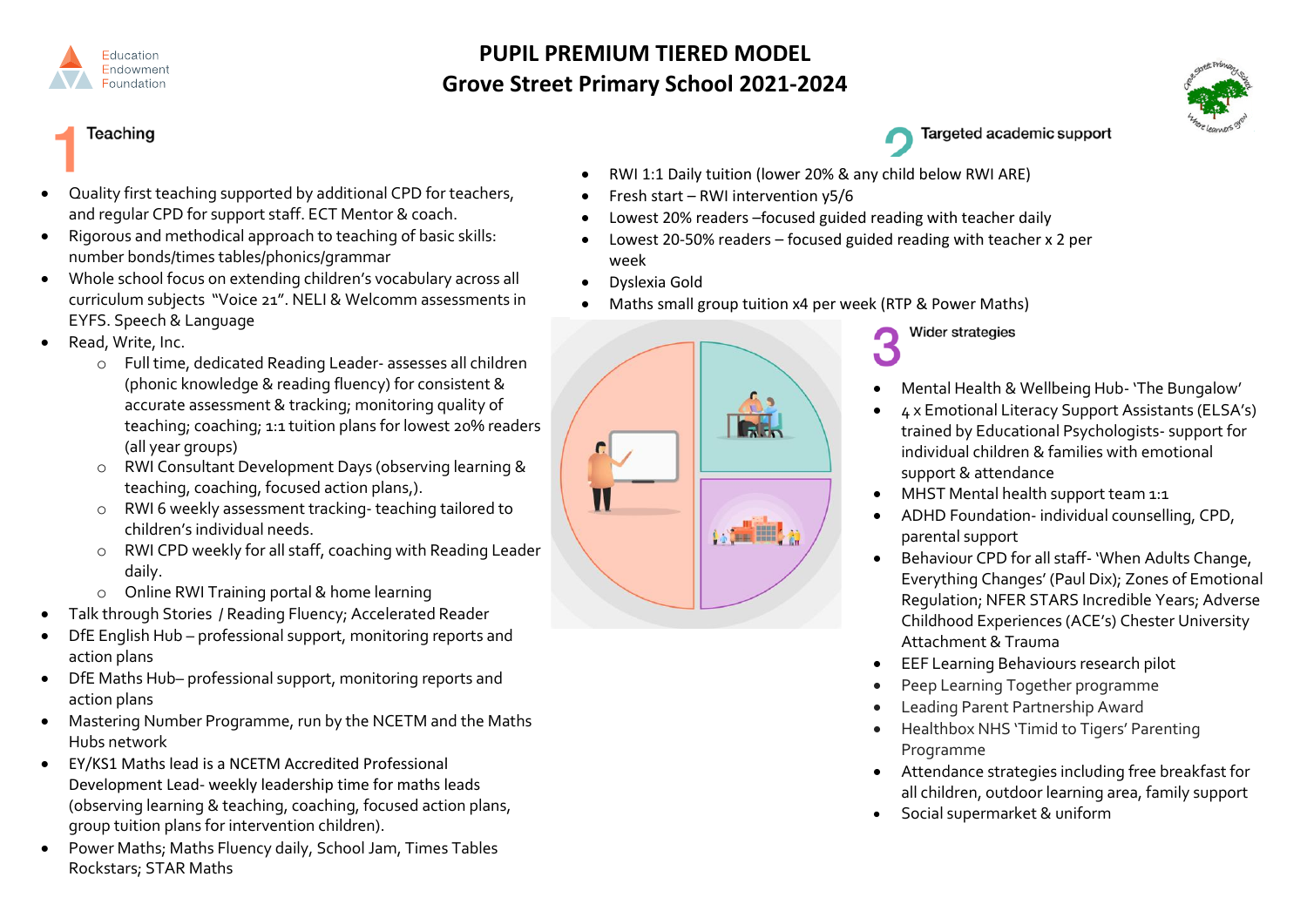# **School overview**

| <b>Detail</b>                                                                                             | <b>Data</b>                        |
|-----------------------------------------------------------------------------------------------------------|------------------------------------|
| School name                                                                                               | <b>Grove Street Primary School</b> |
| Number of pupils in school                                                                                | 287 (340 including Nursery & 2s)   |
| Proportion (%) of pupil premium eligible pupils                                                           | 57% (163)                          |
| Academic year/years that our current pupil premium strategy plan covers (3 year plans are<br>recommended) | 2021-24                            |
| Date this statement was published                                                                         | 08 November 2021                   |
| Date on which it will be reviewed                                                                         | 08 November 2022                   |
| Statement authorised by                                                                                   | Tim Kelly (CoG) & Lisa Walsh       |
| Pupil premium lead                                                                                        | Lisa Walsh                         |
| Governor / Trustee lead                                                                                   | Tim Kelly (CoG)                    |

# **Funding overview**

| <b>Detail</b>                                                                             | Amount   |
|-------------------------------------------------------------------------------------------|----------|
| Pupil premium funding allocation this academic year                                       | £217,574 |
| Recovery premium funding allocation this academic year                                    | £ 23,635 |
| Pupil premium funding carried forward from previous<br>years (enter £0 if not applicable) | £0       |
| Total budget for this academic year                                                       | £241,209 |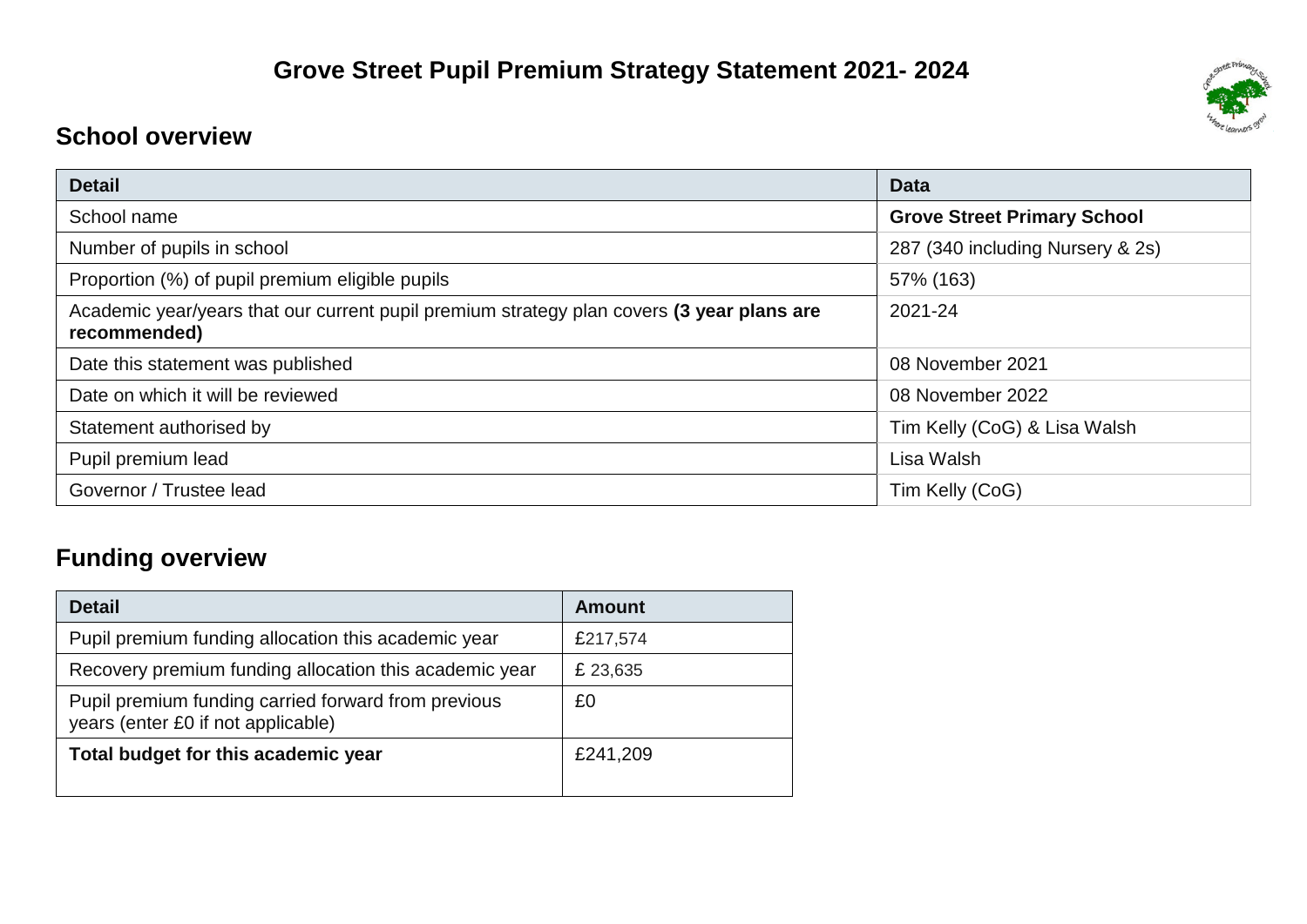# **Part A: Pupil premium strategy plan**

## **Statement of intent**



When making decisions about using Pupil Premium funding it is important to consider the context of our school and the subsequent challenges faced. This, alongside research conducted by the EEF and the use of evidence based approaches to improve outcomes for all children, particularly our most vulnerable. Common barriers to learning for disadvantaged children *can* be: language and communication skills; lack of confidence and resilience; emotional regulation; attendance and punctuality; less support at home; there may also be complex family situations that prevent children from flourishing. The challenges are varied and there is no "one size fits all".

- At Grove Street Primary School, all members of staff and governors are fully committed to meeting the needs of all children including disadvantaged children and ensuring their emotional, social and academic needs are exceptionally well met. All children, including disadvantaged children are valued, respected and supported to develop to their full potential, irrespective of disadvantage.
- Our aim is for all children at Grove Street
	- $\circ$  To make rapid progress in their learning, particularly in communication and language, reading and maths.
	- o We want to ensure they feel safe and happy in school and are emotionally ready to learn.
	- $\circ$  We want our parents and carers to feel supported and confident that we are giving their children the best start to their education. We will offer high quality teaching to all our children and ensure that intervention for all children, including disadvantaged children, is closely matched to ongoing and accurate assessment.
- Our strategy aims to offer targeted support to our most vulnerable children. The Senior Leadership Team meet with class teachers half termly in Pupil Progress Meetings to discuss every child as an individual including their wellbeing; involvement; emotional needs, safeguarding or SEND concerns; academic progress and parental engagement. During the meetings we have an increased focus on our 'purple heart' children (children in one or more vulnerable groups e.g. pupil premium, safeguarding, lowest 20% readers, SEND, attendance . Interventions / actions are planned and their impact reviewed.
- We continually self-evaluate our practice in light of assessments in order to adapt practice as necessary to support our most disadvantaged and vulnerable children and help to close gaps.

At Grove Street Primary we believe that three key strands must underpin the effective use of the Pupil Premium and Recovery Premium. These are: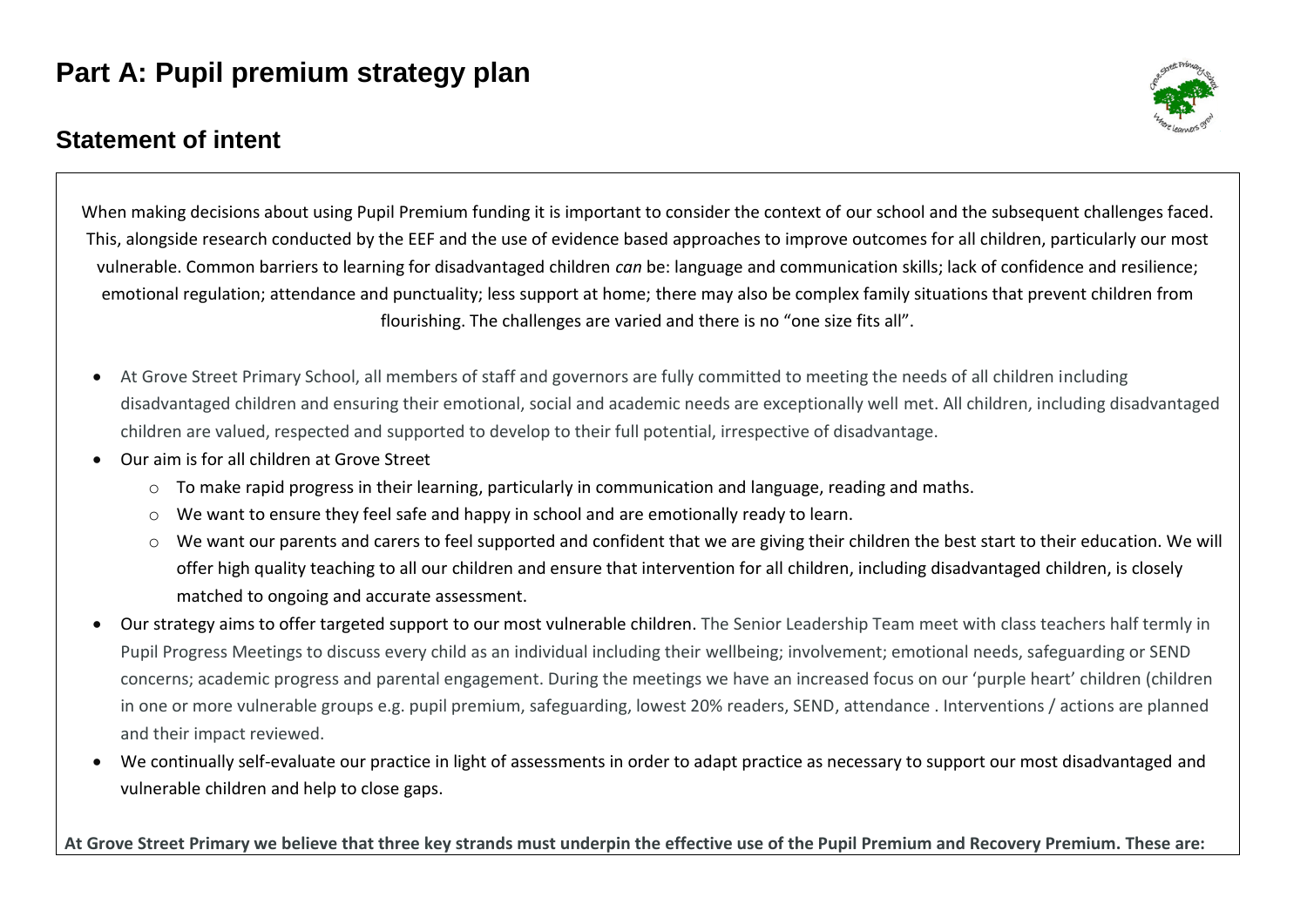- Supporting children's mental health and wellbeing
- Ensuring children gain secure core skills of communication and language, phonics, reading and maths
- Home/School Partnership removing barriers to learning and further developing parental engagement

## **Challenges**

This details the key challenges to achievement that we have identified among our disadvantaged pupils.

| <b>Challenge</b><br>number | Detail of challenge                                                                                                                                                                                                                                                                                                             |
|----------------------------|---------------------------------------------------------------------------------------------------------------------------------------------------------------------------------------------------------------------------------------------------------------------------------------------------------------------------------|
|                            | Mental health, resilience and emotional regulation: COVID lockdowns have increased the number of children struggling with<br>these aspects, this is evidenced through Pupil Progress Meetings, Leuven Scales, ELSA Pyramid of Needs, SEND register, learning<br>walks and pupil voice.                                          |
|                            | Low vocabulary on entry to school and low vocabulary acquisition for many disadvantaged children: evidenced through<br>WELCOMM, NELI and Voice 21 assessments (FFT)                                                                                                                                                             |
| 3                          | Gaps in phonic knowledge and reading fluency due to missed learning in lockdown and some poor engagement with online<br>learning-evidenced in ongoing assessments e.g. RWI diagnostic assessments including reading speed every 6 weeks, STAR<br>Reader, Accelerated Reader and monitoring of Dojo portfolios during lockdowns. |
|                            | Gaps in learning within maths units due to lockdown and some poor engagement with online learning: evidenced in ongoing<br>assessments e.g. STAR Maths every 6 weeks and monitoring of Dojo portfolios during lockdowns.                                                                                                        |
| 5                          | Attendance and Punctuality: evidenced through FFT, LAO and Pupil Progress Meetings                                                                                                                                                                                                                                              |

### **Intended outcomes**

This explains the outcomes we are aiming for **by the end of our current strategy plan**, and how we will measure whether they have been achieved.

| Intended outcome | criteria<br>suc<br>ccess |
|------------------|--------------------------|
|                  |                          |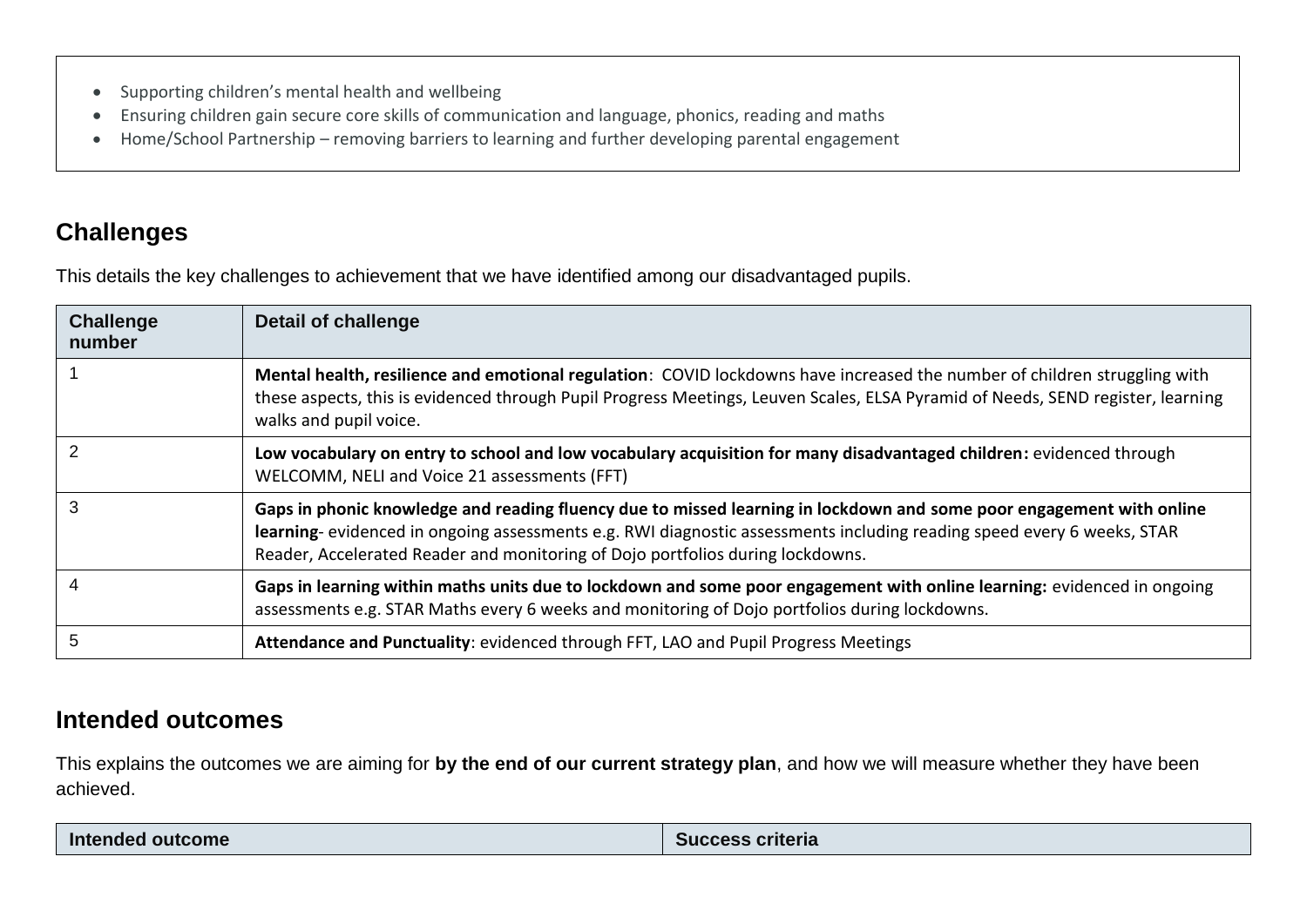| Percentage of children attaining the expected phonics pass mark to be<br>above National Average | Steady increase in percentage of children attaining the expected<br>standard in Phonics screening<br>Rapid progress to increase the percentage of children working at RWI<br>ARE, including a 'strong start' in Reception<br>Full time, dedicated Reading Leader- assesses all children (phonic<br>knowledge & reading fluency) for consistent & accurate assessment &<br>tracking; 1:1 tuition plans for lowest 20% readers (all year groups)<br>Reading leader - daily coaching and monitoring of the quality of<br>teaching, ensuring all start are reading experts and deliver highly<br>effective phonic teaching<br>Increased parental engagement supporting children's phonic learning                                                                          |
|-------------------------------------------------------------------------------------------------|------------------------------------------------------------------------------------------------------------------------------------------------------------------------------------------------------------------------------------------------------------------------------------------------------------------------------------------------------------------------------------------------------------------------------------------------------------------------------------------------------------------------------------------------------------------------------------------------------------------------------------------------------------------------------------------------------------------------------------------------------------------------|
| Disadvantaged children to achieve above National Average Progress score in<br>reading           | Steady increase in percentage attaining age related expectation by<br>2024<br>Rapid progress to increase the percentage of children working at RWI<br>$\bullet$<br>ARE, including a 'strong start' in Reception and on track or above for<br>STAR reader assessments (for all children grey band / Language &<br>Literacy / Pathways)<br>Voice 21, Talking through Stories and Fluency teaching embedded<br>across all year groups<br>RWI taught in smaller groups (additional teachers, student teachers<br>and TAs) across school - groups based on stage not age<br>Lowest 20% readers 1:1 phonic tuition and daily reading with teacher;<br>lowest 20-50% at least x2 reading with teacher per week<br>Increased parental engagement supporting children's reading |
| Disadvantaged children to achieve above National Average Progress score in<br>writing           | Steady increase in percentage attaining age related expectation by<br>$\bullet$<br>2024<br>Voice 21, Talking through Stories and Fluency teaching embedded<br>across all year groups<br>RWI taught in smaller groups (additional teachers, student teachers<br>and TAs) across school - groups based on stage not age<br>Lowest 20% readers 1:1 phonic tuition and daily reading with teacher;<br>lowest 20-50% at least x2 reading with teacher per week<br>Steady increase in percentage attaining age related expectation by<br>$\bullet$                                                                                                                                                                                                                           |
| Disadvantaged children to achieve above National Average Progress score in<br>maths             | 2024                                                                                                                                                                                                                                                                                                                                                                                                                                                                                                                                                                                                                                                                                                                                                                   |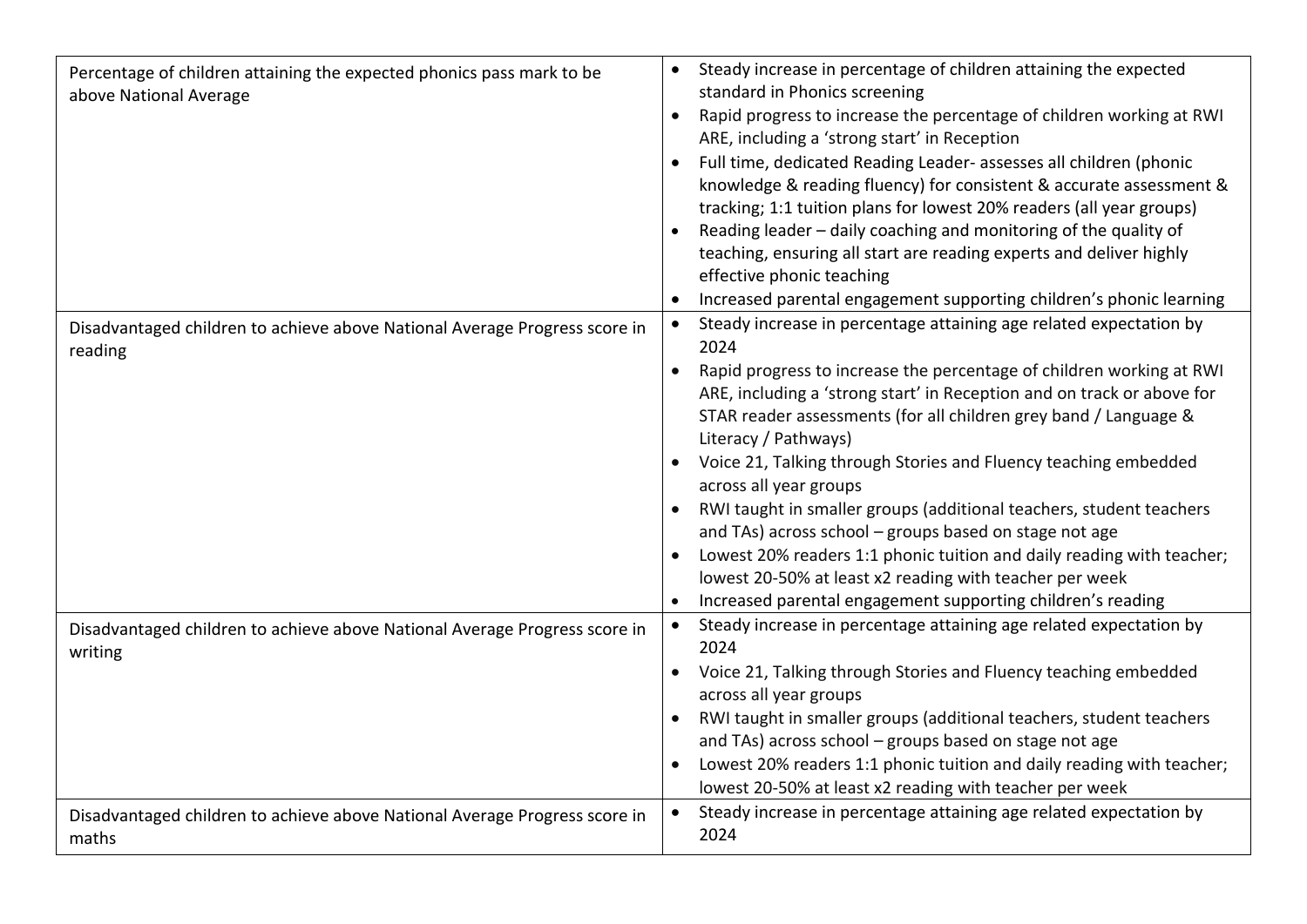|                                                                | Rapid progress to increase the percentage of children on track or above<br>for STAR maths assessments<br>STAR maths assessment evidence progress of children benefitting from<br>maths small group tuition (4 x per week)<br>Catch up Ready to Progress, NCETM and Power Maths materials used<br>effectively<br>Voice 21 and Maths Fluency teaching embedded across all year groups<br>Increased parental confidence in supporting children at home through<br>training, increased information offered, School Jam |
|----------------------------------------------------------------|--------------------------------------------------------------------------------------------------------------------------------------------------------------------------------------------------------------------------------------------------------------------------------------------------------------------------------------------------------------------------------------------------------------------------------------------------------------------------------------------------------------------|
| Improve attendance of disadvantaged pupils to National average | Ensure attendance of disadvantaged pupils is above 95%<br>Parent voice evidences support provided for families to improve<br>attendance and punctuality<br>LA 360 Attendance Review                                                                                                                                                                                                                                                                                                                                |

### **Activity in this academic year**

This details how we intend to spend our pupil premium (and recovery premium funding) **this academic year** to address the challenges listed above.

### **Teaching (for example, CPD, recruitment and retention)**

Budgeted cost: £160,806

| <b>Activity</b>                                                                                                            | Evidence that supports this approach                                                                    | Challenge number(s)<br>addressed |
|----------------------------------------------------------------------------------------------------------------------------|---------------------------------------------------------------------------------------------------------|----------------------------------|
| Quality first teaching supported by additional CPD for teachers,<br>and regular CPD for support staff. ECT Mentor & coach. | EEF Mastery (Teaching & Learning Toolkit) +5 months<br>EEF Effective Professional Development (Guidance | 1,2,3,4                          |
| DfE English Hub - professional support, monitoring reports and<br>action plans                                             | Report)<br>EEF Special Educational Needs in Mainstream Schools                                          |                                  |
| DfE Maths Hub- professional support, monitoring reports and<br>action plans                                                | (Guidance Report)<br>EEF Improving Social & Emotional Learning in Primary                               |                                  |
| Mastering Number Programme, run by the NCETM and the<br>Maths Hubs network                                                 | Schools (Guidance Report)                                                                               |                                  |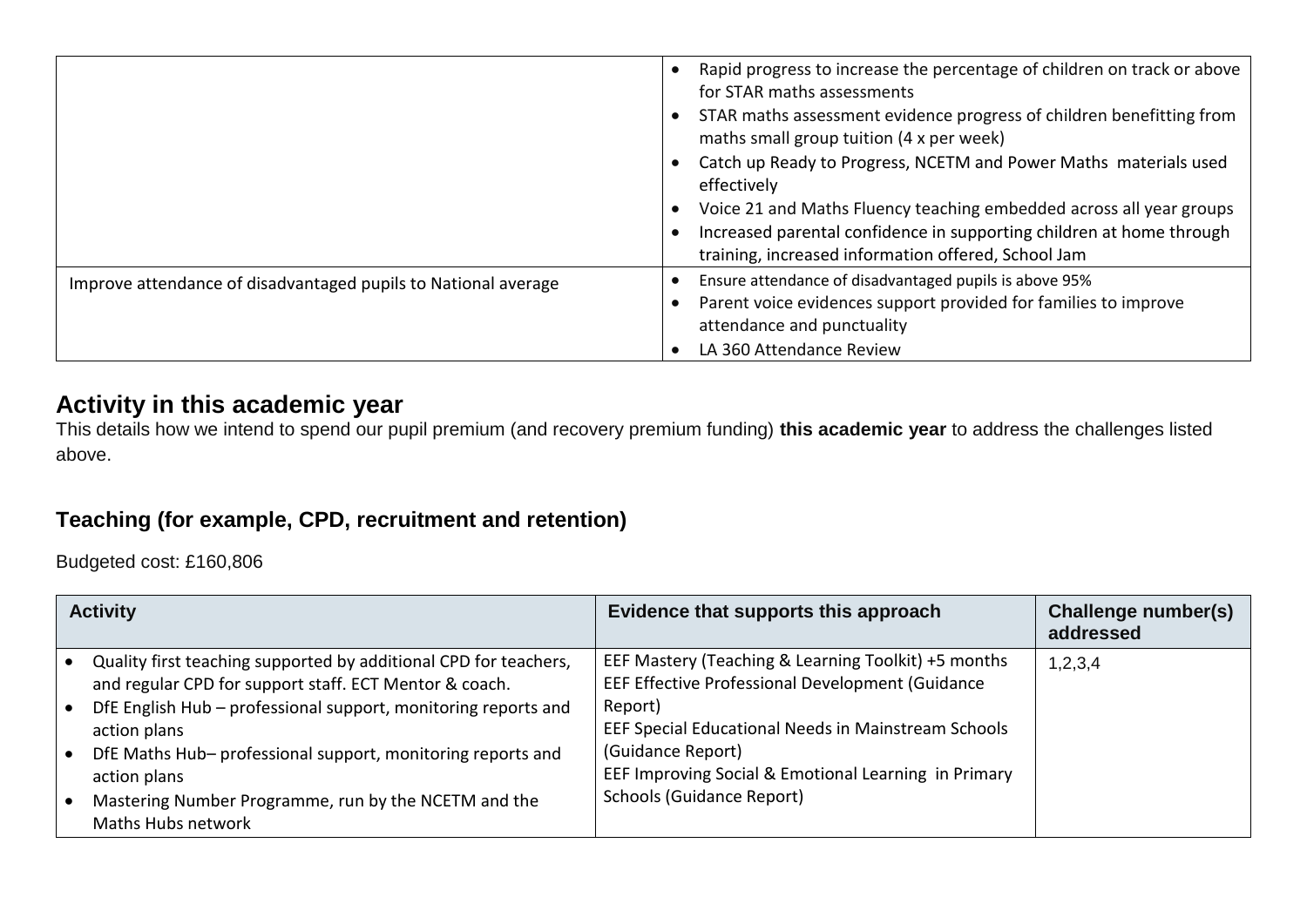| curriculum subjects "Voice 21". NELI & Welcomm assessments<br>Toolkit) +6 months<br>EEF Oral Language Interventions (Teaching & Learning<br>in EYFS. Speech & Language. Oracy Leads and Oracy Champions<br>Toolkit) +6 months<br>in each key stage- leading CPD and coaching.<br>EEF Early Literacy Approaches (EYFS Toolkit) +4 months<br>Read, Write, Inc.<br>1,2,3<br>EEF Phonics (Teaching & Learning Toolkit) +5 months<br>o Full time, dedicated Reading Leader- assesses all children<br>EEF small group tuition (Teaching & Learning Toolkit)<br>(phonic knowledge & reading fluency) for consistent &<br>accurate assessment & tracking; monitoring quality of<br>+4months<br>EEF one to one tuition (Teaching & Learning Toolkit) +5<br>teaching; coaching; 1:1 tuition plans for lowest 20%<br>months<br>readers (all year groups)<br>EEF reading comprehension strategies (Teaching &<br>RWI Consultant Development Days (observing learning &<br>Learning Toolkit) +6 months<br>teaching, coaching, focused action plans,).<br>EEF Effective Professional Development (Guidance<br>RWI 6 weekly assessment tracking-teaching tailored to<br>children's individual needs.<br>Report)<br>EEF: Testing the impact of a systematic and rigorous<br>RWI CPD weekly for all staff, coaching with Reading<br>$\circ$<br>phonics programme on early readers and also those<br>Leader daily.<br>that have fallen behind at the end of Key Stage 2<br>Online RWI Training portal & home learning<br>$\circ$<br>EEF Preparing for Literacy in EYFS (Guidance Report)<br>EEF Improving Literacy in KS1 (Guidance Report)<br>EEF Improving Literacy in KS2 (Guidance Report)<br>EEF Early Literacy Approaches (EYFS Toolkit) +4 months<br>Talk through Stories / Reading Fluency; Accelerated Reader<br>1,2,3<br>EEF reading comprehension strategies (Teaching &<br>Learning Toolkit) +6 months<br>EY/KS1 Maths lead is a NCETM Accredited Professional<br>EEF Early Numeracy Approaches (EYFS Toolkit) +6<br>1,2,4<br>months<br>Development Lead- weekly leadership time for maths leads<br>EEF Effective Professional Development (Guidance<br>(observing learning & teaching, coaching, focused action plans,<br>Report)<br>group tuition plans for intervention children).<br>EEF Improving Mathematics in EYFS & KS1 (Guidance<br>Report)<br>EEF Improving Mathematics in KS2 (Guidance Report)<br>EEF Homework (Teaching & Learning Toolkit) +5<br>Power Maths; Maths Fluency daily, School Jam, Times Tables<br>$\overline{4}$<br>months<br>Rockstars; STAR Maths<br>EEF Working with parents to support children's learning<br>(Guidance Report) |                                                                  |                                                 |     |
|-----------------------------------------------------------------------------------------------------------------------------------------------------------------------------------------------------------------------------------------------------------------------------------------------------------------------------------------------------------------------------------------------------------------------------------------------------------------------------------------------------------------------------------------------------------------------------------------------------------------------------------------------------------------------------------------------------------------------------------------------------------------------------------------------------------------------------------------------------------------------------------------------------------------------------------------------------------------------------------------------------------------------------------------------------------------------------------------------------------------------------------------------------------------------------------------------------------------------------------------------------------------------------------------------------------------------------------------------------------------------------------------------------------------------------------------------------------------------------------------------------------------------------------------------------------------------------------------------------------------------------------------------------------------------------------------------------------------------------------------------------------------------------------------------------------------------------------------------------------------------------------------------------------------------------------------------------------------------------------------------------------------------------------------------------------------------------------------------------------------------------------------------------------------------------------------------------------------------------------------------------------------------------------------------------------------------------------------------------------------------------------------------------------------------------------------------------------------------------------------------------------------------------------------------------------------------------------------------------------------------------------------------------------|------------------------------------------------------------------|-------------------------------------------------|-----|
|                                                                                                                                                                                                                                                                                                                                                                                                                                                                                                                                                                                                                                                                                                                                                                                                                                                                                                                                                                                                                                                                                                                                                                                                                                                                                                                                                                                                                                                                                                                                                                                                                                                                                                                                                                                                                                                                                                                                                                                                                                                                                                                                                                                                                                                                                                                                                                                                                                                                                                                                                                                                                                                           | Whole school focus on extending children's vocabulary across all | EEF Communication and Language Approaches (EYFS | 1,2 |
|                                                                                                                                                                                                                                                                                                                                                                                                                                                                                                                                                                                                                                                                                                                                                                                                                                                                                                                                                                                                                                                                                                                                                                                                                                                                                                                                                                                                                                                                                                                                                                                                                                                                                                                                                                                                                                                                                                                                                                                                                                                                                                                                                                                                                                                                                                                                                                                                                                                                                                                                                                                                                                                           |                                                                  |                                                 |     |
|                                                                                                                                                                                                                                                                                                                                                                                                                                                                                                                                                                                                                                                                                                                                                                                                                                                                                                                                                                                                                                                                                                                                                                                                                                                                                                                                                                                                                                                                                                                                                                                                                                                                                                                                                                                                                                                                                                                                                                                                                                                                                                                                                                                                                                                                                                                                                                                                                                                                                                                                                                                                                                                           |                                                                  |                                                 |     |
|                                                                                                                                                                                                                                                                                                                                                                                                                                                                                                                                                                                                                                                                                                                                                                                                                                                                                                                                                                                                                                                                                                                                                                                                                                                                                                                                                                                                                                                                                                                                                                                                                                                                                                                                                                                                                                                                                                                                                                                                                                                                                                                                                                                                                                                                                                                                                                                                                                                                                                                                                                                                                                                           |                                                                  |                                                 |     |
|                                                                                                                                                                                                                                                                                                                                                                                                                                                                                                                                                                                                                                                                                                                                                                                                                                                                                                                                                                                                                                                                                                                                                                                                                                                                                                                                                                                                                                                                                                                                                                                                                                                                                                                                                                                                                                                                                                                                                                                                                                                                                                                                                                                                                                                                                                                                                                                                                                                                                                                                                                                                                                                           |                                                                  |                                                 |     |
|                                                                                                                                                                                                                                                                                                                                                                                                                                                                                                                                                                                                                                                                                                                                                                                                                                                                                                                                                                                                                                                                                                                                                                                                                                                                                                                                                                                                                                                                                                                                                                                                                                                                                                                                                                                                                                                                                                                                                                                                                                                                                                                                                                                                                                                                                                                                                                                                                                                                                                                                                                                                                                                           |                                                                  |                                                 |     |
|                                                                                                                                                                                                                                                                                                                                                                                                                                                                                                                                                                                                                                                                                                                                                                                                                                                                                                                                                                                                                                                                                                                                                                                                                                                                                                                                                                                                                                                                                                                                                                                                                                                                                                                                                                                                                                                                                                                                                                                                                                                                                                                                                                                                                                                                                                                                                                                                                                                                                                                                                                                                                                                           |                                                                  |                                                 |     |
|                                                                                                                                                                                                                                                                                                                                                                                                                                                                                                                                                                                                                                                                                                                                                                                                                                                                                                                                                                                                                                                                                                                                                                                                                                                                                                                                                                                                                                                                                                                                                                                                                                                                                                                                                                                                                                                                                                                                                                                                                                                                                                                                                                                                                                                                                                                                                                                                                                                                                                                                                                                                                                                           |                                                                  |                                                 |     |
|                                                                                                                                                                                                                                                                                                                                                                                                                                                                                                                                                                                                                                                                                                                                                                                                                                                                                                                                                                                                                                                                                                                                                                                                                                                                                                                                                                                                                                                                                                                                                                                                                                                                                                                                                                                                                                                                                                                                                                                                                                                                                                                                                                                                                                                                                                                                                                                                                                                                                                                                                                                                                                                           |                                                                  |                                                 |     |
|                                                                                                                                                                                                                                                                                                                                                                                                                                                                                                                                                                                                                                                                                                                                                                                                                                                                                                                                                                                                                                                                                                                                                                                                                                                                                                                                                                                                                                                                                                                                                                                                                                                                                                                                                                                                                                                                                                                                                                                                                                                                                                                                                                                                                                                                                                                                                                                                                                                                                                                                                                                                                                                           |                                                                  |                                                 |     |
|                                                                                                                                                                                                                                                                                                                                                                                                                                                                                                                                                                                                                                                                                                                                                                                                                                                                                                                                                                                                                                                                                                                                                                                                                                                                                                                                                                                                                                                                                                                                                                                                                                                                                                                                                                                                                                                                                                                                                                                                                                                                                                                                                                                                                                                                                                                                                                                                                                                                                                                                                                                                                                                           |                                                                  |                                                 |     |
|                                                                                                                                                                                                                                                                                                                                                                                                                                                                                                                                                                                                                                                                                                                                                                                                                                                                                                                                                                                                                                                                                                                                                                                                                                                                                                                                                                                                                                                                                                                                                                                                                                                                                                                                                                                                                                                                                                                                                                                                                                                                                                                                                                                                                                                                                                                                                                                                                                                                                                                                                                                                                                                           |                                                                  |                                                 |     |
|                                                                                                                                                                                                                                                                                                                                                                                                                                                                                                                                                                                                                                                                                                                                                                                                                                                                                                                                                                                                                                                                                                                                                                                                                                                                                                                                                                                                                                                                                                                                                                                                                                                                                                                                                                                                                                                                                                                                                                                                                                                                                                                                                                                                                                                                                                                                                                                                                                                                                                                                                                                                                                                           |                                                                  |                                                 |     |
|                                                                                                                                                                                                                                                                                                                                                                                                                                                                                                                                                                                                                                                                                                                                                                                                                                                                                                                                                                                                                                                                                                                                                                                                                                                                                                                                                                                                                                                                                                                                                                                                                                                                                                                                                                                                                                                                                                                                                                                                                                                                                                                                                                                                                                                                                                                                                                                                                                                                                                                                                                                                                                                           |                                                                  |                                                 |     |
|                                                                                                                                                                                                                                                                                                                                                                                                                                                                                                                                                                                                                                                                                                                                                                                                                                                                                                                                                                                                                                                                                                                                                                                                                                                                                                                                                                                                                                                                                                                                                                                                                                                                                                                                                                                                                                                                                                                                                                                                                                                                                                                                                                                                                                                                                                                                                                                                                                                                                                                                                                                                                                                           |                                                                  |                                                 |     |
|                                                                                                                                                                                                                                                                                                                                                                                                                                                                                                                                                                                                                                                                                                                                                                                                                                                                                                                                                                                                                                                                                                                                                                                                                                                                                                                                                                                                                                                                                                                                                                                                                                                                                                                                                                                                                                                                                                                                                                                                                                                                                                                                                                                                                                                                                                                                                                                                                                                                                                                                                                                                                                                           |                                                                  |                                                 |     |
|                                                                                                                                                                                                                                                                                                                                                                                                                                                                                                                                                                                                                                                                                                                                                                                                                                                                                                                                                                                                                                                                                                                                                                                                                                                                                                                                                                                                                                                                                                                                                                                                                                                                                                                                                                                                                                                                                                                                                                                                                                                                                                                                                                                                                                                                                                                                                                                                                                                                                                                                                                                                                                                           |                                                                  |                                                 |     |
|                                                                                                                                                                                                                                                                                                                                                                                                                                                                                                                                                                                                                                                                                                                                                                                                                                                                                                                                                                                                                                                                                                                                                                                                                                                                                                                                                                                                                                                                                                                                                                                                                                                                                                                                                                                                                                                                                                                                                                                                                                                                                                                                                                                                                                                                                                                                                                                                                                                                                                                                                                                                                                                           |                                                                  |                                                 |     |
|                                                                                                                                                                                                                                                                                                                                                                                                                                                                                                                                                                                                                                                                                                                                                                                                                                                                                                                                                                                                                                                                                                                                                                                                                                                                                                                                                                                                                                                                                                                                                                                                                                                                                                                                                                                                                                                                                                                                                                                                                                                                                                                                                                                                                                                                                                                                                                                                                                                                                                                                                                                                                                                           |                                                                  |                                                 |     |
|                                                                                                                                                                                                                                                                                                                                                                                                                                                                                                                                                                                                                                                                                                                                                                                                                                                                                                                                                                                                                                                                                                                                                                                                                                                                                                                                                                                                                                                                                                                                                                                                                                                                                                                                                                                                                                                                                                                                                                                                                                                                                                                                                                                                                                                                                                                                                                                                                                                                                                                                                                                                                                                           |                                                                  |                                                 |     |
|                                                                                                                                                                                                                                                                                                                                                                                                                                                                                                                                                                                                                                                                                                                                                                                                                                                                                                                                                                                                                                                                                                                                                                                                                                                                                                                                                                                                                                                                                                                                                                                                                                                                                                                                                                                                                                                                                                                                                                                                                                                                                                                                                                                                                                                                                                                                                                                                                                                                                                                                                                                                                                                           |                                                                  |                                                 |     |
|                                                                                                                                                                                                                                                                                                                                                                                                                                                                                                                                                                                                                                                                                                                                                                                                                                                                                                                                                                                                                                                                                                                                                                                                                                                                                                                                                                                                                                                                                                                                                                                                                                                                                                                                                                                                                                                                                                                                                                                                                                                                                                                                                                                                                                                                                                                                                                                                                                                                                                                                                                                                                                                           |                                                                  |                                                 |     |
|                                                                                                                                                                                                                                                                                                                                                                                                                                                                                                                                                                                                                                                                                                                                                                                                                                                                                                                                                                                                                                                                                                                                                                                                                                                                                                                                                                                                                                                                                                                                                                                                                                                                                                                                                                                                                                                                                                                                                                                                                                                                                                                                                                                                                                                                                                                                                                                                                                                                                                                                                                                                                                                           |                                                                  |                                                 |     |
|                                                                                                                                                                                                                                                                                                                                                                                                                                                                                                                                                                                                                                                                                                                                                                                                                                                                                                                                                                                                                                                                                                                                                                                                                                                                                                                                                                                                                                                                                                                                                                                                                                                                                                                                                                                                                                                                                                                                                                                                                                                                                                                                                                                                                                                                                                                                                                                                                                                                                                                                                                                                                                                           |                                                                  |                                                 |     |
|                                                                                                                                                                                                                                                                                                                                                                                                                                                                                                                                                                                                                                                                                                                                                                                                                                                                                                                                                                                                                                                                                                                                                                                                                                                                                                                                                                                                                                                                                                                                                                                                                                                                                                                                                                                                                                                                                                                                                                                                                                                                                                                                                                                                                                                                                                                                                                                                                                                                                                                                                                                                                                                           |                                                                  |                                                 |     |
|                                                                                                                                                                                                                                                                                                                                                                                                                                                                                                                                                                                                                                                                                                                                                                                                                                                                                                                                                                                                                                                                                                                                                                                                                                                                                                                                                                                                                                                                                                                                                                                                                                                                                                                                                                                                                                                                                                                                                                                                                                                                                                                                                                                                                                                                                                                                                                                                                                                                                                                                                                                                                                                           |                                                                  |                                                 |     |
|                                                                                                                                                                                                                                                                                                                                                                                                                                                                                                                                                                                                                                                                                                                                                                                                                                                                                                                                                                                                                                                                                                                                                                                                                                                                                                                                                                                                                                                                                                                                                                                                                                                                                                                                                                                                                                                                                                                                                                                                                                                                                                                                                                                                                                                                                                                                                                                                                                                                                                                                                                                                                                                           |                                                                  |                                                 |     |
|                                                                                                                                                                                                                                                                                                                                                                                                                                                                                                                                                                                                                                                                                                                                                                                                                                                                                                                                                                                                                                                                                                                                                                                                                                                                                                                                                                                                                                                                                                                                                                                                                                                                                                                                                                                                                                                                                                                                                                                                                                                                                                                                                                                                                                                                                                                                                                                                                                                                                                                                                                                                                                                           |                                                                  |                                                 |     |
|                                                                                                                                                                                                                                                                                                                                                                                                                                                                                                                                                                                                                                                                                                                                                                                                                                                                                                                                                                                                                                                                                                                                                                                                                                                                                                                                                                                                                                                                                                                                                                                                                                                                                                                                                                                                                                                                                                                                                                                                                                                                                                                                                                                                                                                                                                                                                                                                                                                                                                                                                                                                                                                           |                                                                  |                                                 |     |
|                                                                                                                                                                                                                                                                                                                                                                                                                                                                                                                                                                                                                                                                                                                                                                                                                                                                                                                                                                                                                                                                                                                                                                                                                                                                                                                                                                                                                                                                                                                                                                                                                                                                                                                                                                                                                                                                                                                                                                                                                                                                                                                                                                                                                                                                                                                                                                                                                                                                                                                                                                                                                                                           |                                                                  |                                                 |     |
|                                                                                                                                                                                                                                                                                                                                                                                                                                                                                                                                                                                                                                                                                                                                                                                                                                                                                                                                                                                                                                                                                                                                                                                                                                                                                                                                                                                                                                                                                                                                                                                                                                                                                                                                                                                                                                                                                                                                                                                                                                                                                                                                                                                                                                                                                                                                                                                                                                                                                                                                                                                                                                                           |                                                                  |                                                 |     |
|                                                                                                                                                                                                                                                                                                                                                                                                                                                                                                                                                                                                                                                                                                                                                                                                                                                                                                                                                                                                                                                                                                                                                                                                                                                                                                                                                                                                                                                                                                                                                                                                                                                                                                                                                                                                                                                                                                                                                                                                                                                                                                                                                                                                                                                                                                                                                                                                                                                                                                                                                                                                                                                           |                                                                  |                                                 |     |
|                                                                                                                                                                                                                                                                                                                                                                                                                                                                                                                                                                                                                                                                                                                                                                                                                                                                                                                                                                                                                                                                                                                                                                                                                                                                                                                                                                                                                                                                                                                                                                                                                                                                                                                                                                                                                                                                                                                                                                                                                                                                                                                                                                                                                                                                                                                                                                                                                                                                                                                                                                                                                                                           |                                                                  |                                                 |     |
|                                                                                                                                                                                                                                                                                                                                                                                                                                                                                                                                                                                                                                                                                                                                                                                                                                                                                                                                                                                                                                                                                                                                                                                                                                                                                                                                                                                                                                                                                                                                                                                                                                                                                                                                                                                                                                                                                                                                                                                                                                                                                                                                                                                                                                                                                                                                                                                                                                                                                                                                                                                                                                                           |                                                                  |                                                 |     |
|                                                                                                                                                                                                                                                                                                                                                                                                                                                                                                                                                                                                                                                                                                                                                                                                                                                                                                                                                                                                                                                                                                                                                                                                                                                                                                                                                                                                                                                                                                                                                                                                                                                                                                                                                                                                                                                                                                                                                                                                                                                                                                                                                                                                                                                                                                                                                                                                                                                                                                                                                                                                                                                           |                                                                  |                                                 |     |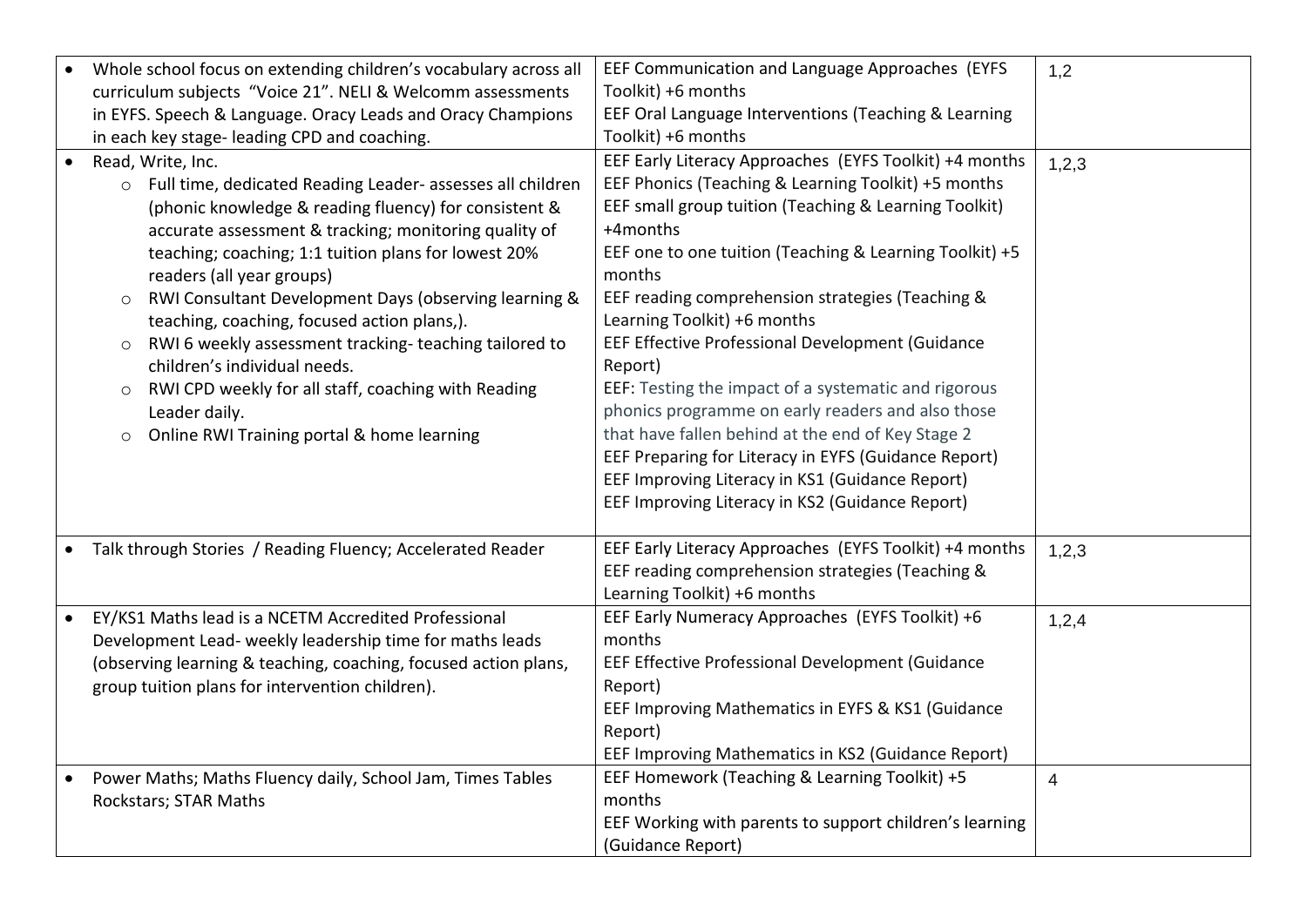### **Targeted academic support (for example, tutoring, one-to-one support structured interventions)**

Budgeted cost: £40,201.50

| <b>Activity</b>                                                                                                                                                                                                                                                       | Evidence that supports this approach                                                                                                                                                                                                                                                                                                                                                                                                                                                                                     | Challenge number(s)<br>addressed |
|-----------------------------------------------------------------------------------------------------------------------------------------------------------------------------------------------------------------------------------------------------------------------|--------------------------------------------------------------------------------------------------------------------------------------------------------------------------------------------------------------------------------------------------------------------------------------------------------------------------------------------------------------------------------------------------------------------------------------------------------------------------------------------------------------------------|----------------------------------|
| RWI 1:1 Daily tuition (lower 20% & any child below RWI ARE)<br>Fresh start – RWI intervention $y5/6$<br>Lowest 20% readers -focused guided reading with teacher daily<br>Lowest 20-50% readers – focused guided reading with teacher x<br>2 per week<br>Dyslexia Gold | EEF Early Literacy Approaches (EYFS Toolkit) +4 months<br>EEF- small group tuition (Teaching & Learning Toolkit)<br>+4months<br>EEF Individual Instruction (Teaching & Learning Toolkit)<br>+4 months<br>EEF one to one tuition (Teaching & Learning Toolkit) +5<br>months<br>EEF: Testing the impact of a systematic and rigorous<br>phonics programme on early readers and also those<br>that have fallen behind at the end of Key Stage 2<br>EEF Special Educational Needs in Mainstream Schools<br>(Guidance Report) | 1,2,3                            |
| Maths small group tuition x4 per week (RTP & Power Maths)                                                                                                                                                                                                             | EEF Early Numeracy Approaches (EYFS Toolkit) +6<br>months<br>EEF- small group tuition (Teaching & Learning Toolkit)<br>+4months<br>EEF Improving Mathematics in EYFS & KS1 (Guidance<br>Report)<br>EEF Improving Mathematics in KS2 (Guidance Report)                                                                                                                                                                                                                                                                    | 1,2,4                            |

#### **Wider strategies (for example, related to attendance, behaviour, wellbeing)**

Budgeted cost: £40,201.50

| <b>Activity</b>                               | Evidence that supports this approach         | Challenge number(s)<br>addressed |
|-----------------------------------------------|----------------------------------------------|----------------------------------|
| Mental Health & Wellbeing Hub- 'The Bungalow' | Chester University Attachment & Trauma audit | 1,2,4                            |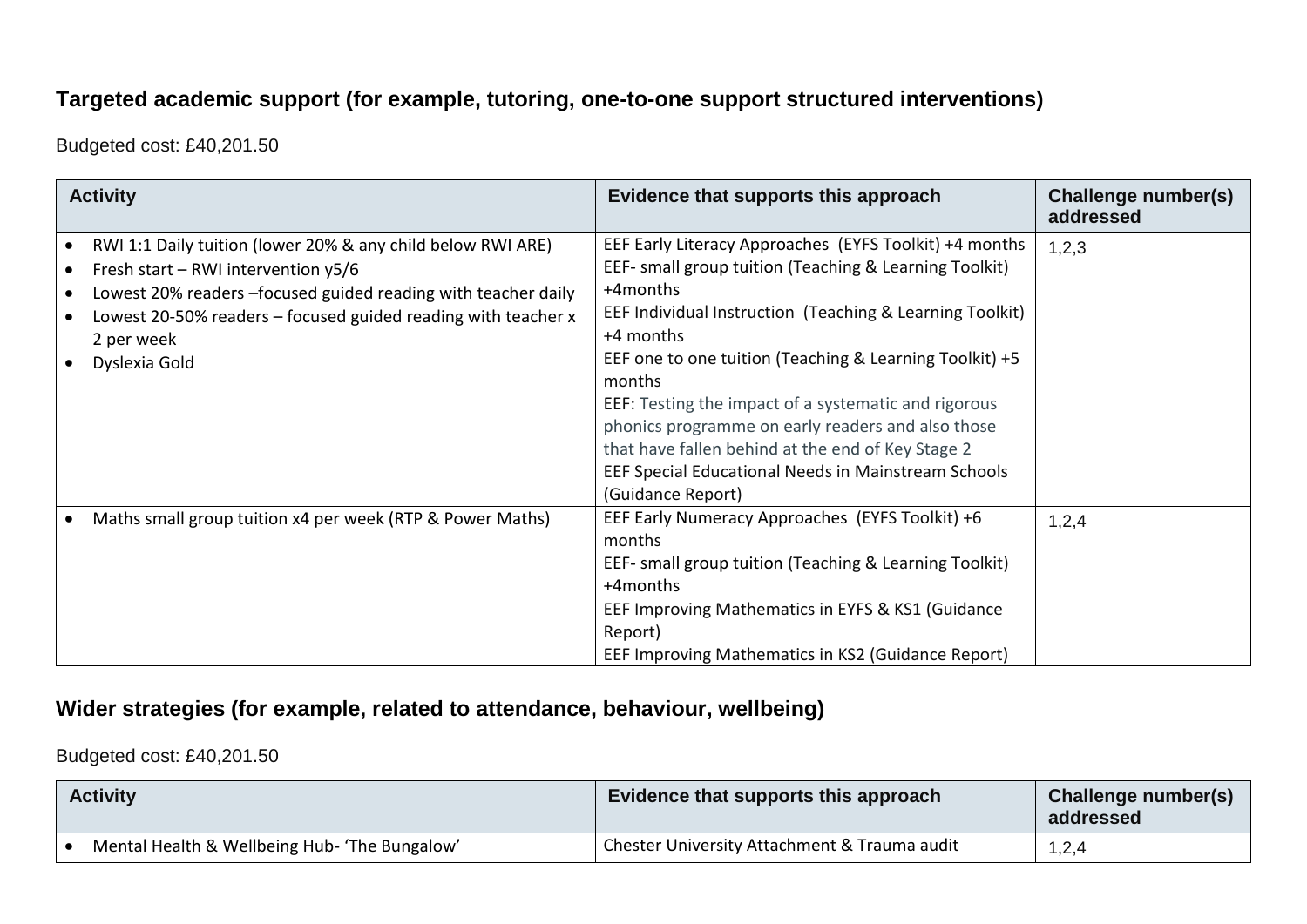|           | • 4 x Emotional Literacy Support Assistants (ELSA's) trained by  | EEF-Behaviour interventions (Teaching & Learning        |       |
|-----------|------------------------------------------------------------------|---------------------------------------------------------|-------|
|           | Educational Psychologists- support for individual children &     | Toolkit) +3months                                       |       |
|           | families with emotional support & attendance                     | EEF Self Regulation Strategies (EYFS Toolkit) +5 months |       |
| $\bullet$ | MHST Mental health support team 1:1                              | EEF Social & Emotional Strategies (EYFS Toolkit) +3     |       |
| $\bullet$ | ADHD Foundation- individual counselling, CPD, parental support   | months                                                  |       |
|           |                                                                  | EEF Social & Emotional Learning (Teaching & Learning    |       |
|           |                                                                  | Toolkit) +4 months                                      |       |
|           |                                                                  | EEF Special Educational Needs in Mainstream Schools     |       |
|           |                                                                  | (Guidance Report)                                       |       |
|           |                                                                  | EEF Improving Behaviour in Schools (Guidance Report)    |       |
| $\bullet$ | Behaviour CPD for all staff- 'When Adults Change, Everything     | <b>EEF Effective Professional Development (Guidance</b> | 1,4   |
|           | Changes' (Paul Dix); Zones of Emotional Regulation; NFER STARS   | Report)                                                 |       |
|           | Incredible Years; Adverse Childhood Experiences (ACE's) Chester  | EEF Special Educational Needs in Mainstream Schools     |       |
|           | University Attachment & Trauma                                   | (Guidance Report)                                       |       |
|           | EEF Learning Behaviours research pilot                           | EEF Improving Social & Emotional Learning in Primary    |       |
|           |                                                                  | <b>Schools (Guidance Report)</b>                        |       |
|           |                                                                  | EEF Improving Behaviour in Schools (Guidance Report)    |       |
| $\bullet$ | Peep Learning Together programme                                 | EEF Parental Engagement (EYFS Toolkit) +4 months        | 1,2,4 |
|           | Leading Parent Partnership Award                                 | EEF Parental Engagement (Teaching & Learning Toolkit)   |       |
|           | Healthbox NHS 'Timid to Tigers' Parenting Programme              | +4 months                                               |       |
|           |                                                                  | EEF Working with parents to support children's learning |       |
|           |                                                                  | (Guidance Report)                                       |       |
|           |                                                                  | EEF Improving Social & Emotional Learning in Primary    |       |
|           |                                                                  | <b>Schools (Guidance Report)</b>                        |       |
|           |                                                                  | EEF Improving Behaviour in Schools (Guidance Report)    |       |
|           | Attendance strategies including free breakfast for all children, | EEF Working with parents to support children's learning | 1,4   |
|           | outdoor learning area, family support                            | (Guidance Report)                                       |       |
| $\bullet$ | Social supermarket & uniform                                     |                                                         |       |
|           |                                                                  |                                                         |       |

# **Total budgeted cost: £241,209**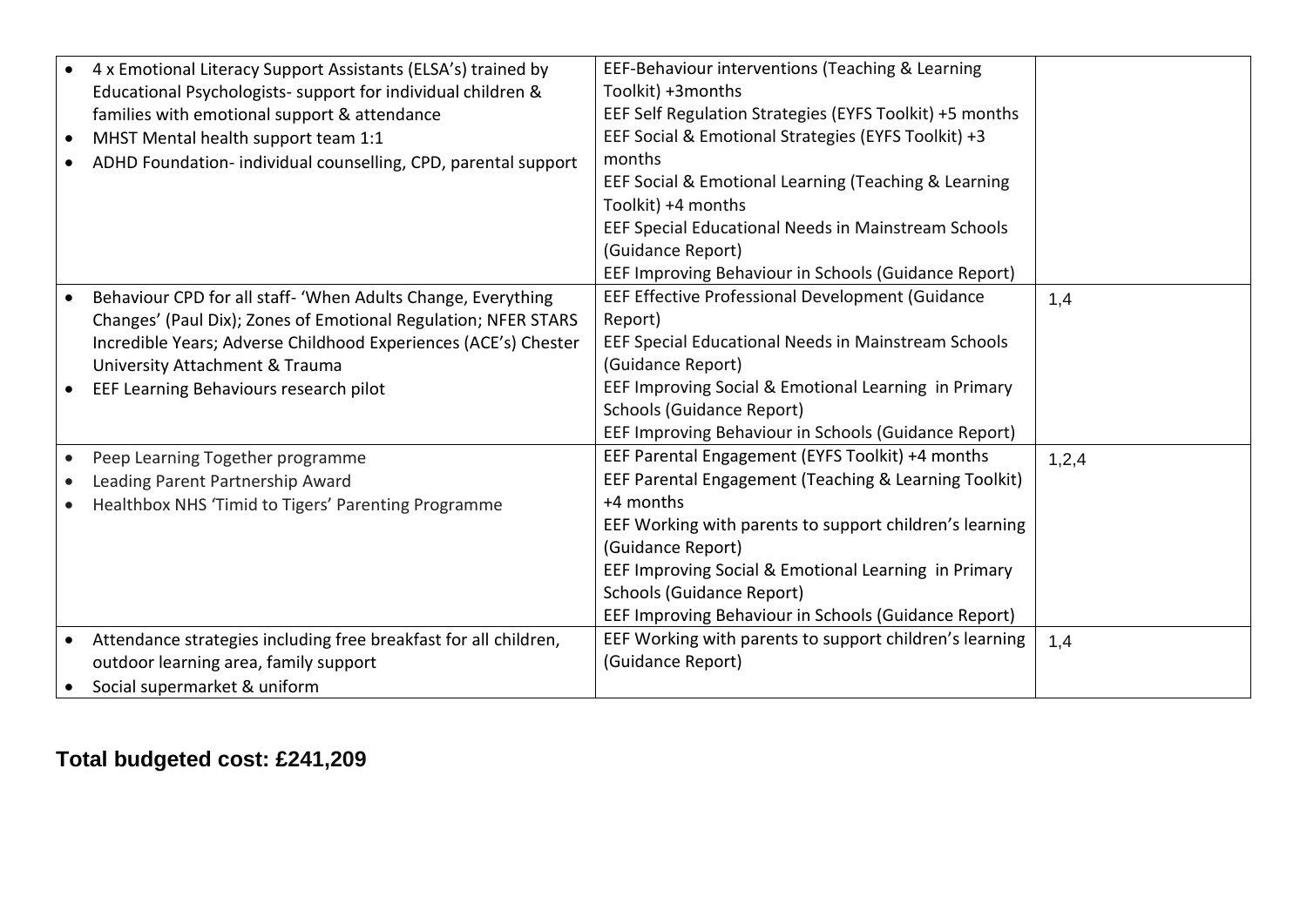# **Part B: Review of outcomes in the previous academic year**

### **Pupil premium strategy outcomes**

This details the impact that our pupil premium activity had on pupils in the 2020 to 2021 academic year.

*Due to COVID-19, performance measures have not been published for 2020 to 2021, and 2020 to 2021 results will not be used to hold schools to account*

- No National data for 2021
- Excellent progress made in phonics and KS2 reading.

| <b>RWI Progress</b><br>ARE | <b>Baseline from Spring</b><br>2020 | Autumn 1<br>2020 | <b>Autumn 2 2020</b>             | Spring 1                         | Spring 2                         | Summer 1                                            |
|----------------------------|-------------------------------------|------------------|----------------------------------|----------------------------------|----------------------------------|-----------------------------------------------------|
| Reception                  | 0%                                  | 12%              | 24%                              | 13%                              | 13%                              | 33%                                                 |
| Year 1                     | 16%                                 | 54%              | 51% (71% incl just<br>below ARE) | 51%                              | 37%                              | 60%<br>(70% incl just below<br>ARE)<br>Est. 91% PSC |
| Year 2                     | 7%                                  | 17%              | 18% (46% incl just<br>below ARE) | 18% (46% incl just<br>below ARE) | 12% (40% incl just<br>below ARE) | 19% (40% incl just<br>below ARE)                    |
| Year 3                     | 7%                                  | 48%              | 65%                              | 65%                              | 65%                              | 72%                                                 |
| Year 4                     | 44%                                 | 70%              | 72%                              | 72%                              | 77%                              | 88%                                                 |

• Year group progress on STAR Reader (September 2020 to May 2021)

• Year 3 - average increase of 7.5 months in reading/oral fluency age.

• Year 4 - average increase of 8 months in reading/oral fluency age.

• Year 5 - average increase of 1 year and 1 month in reading/oral fluency age.

• Year 6 - average increase of 10.5 months in reading/oral fluency age.